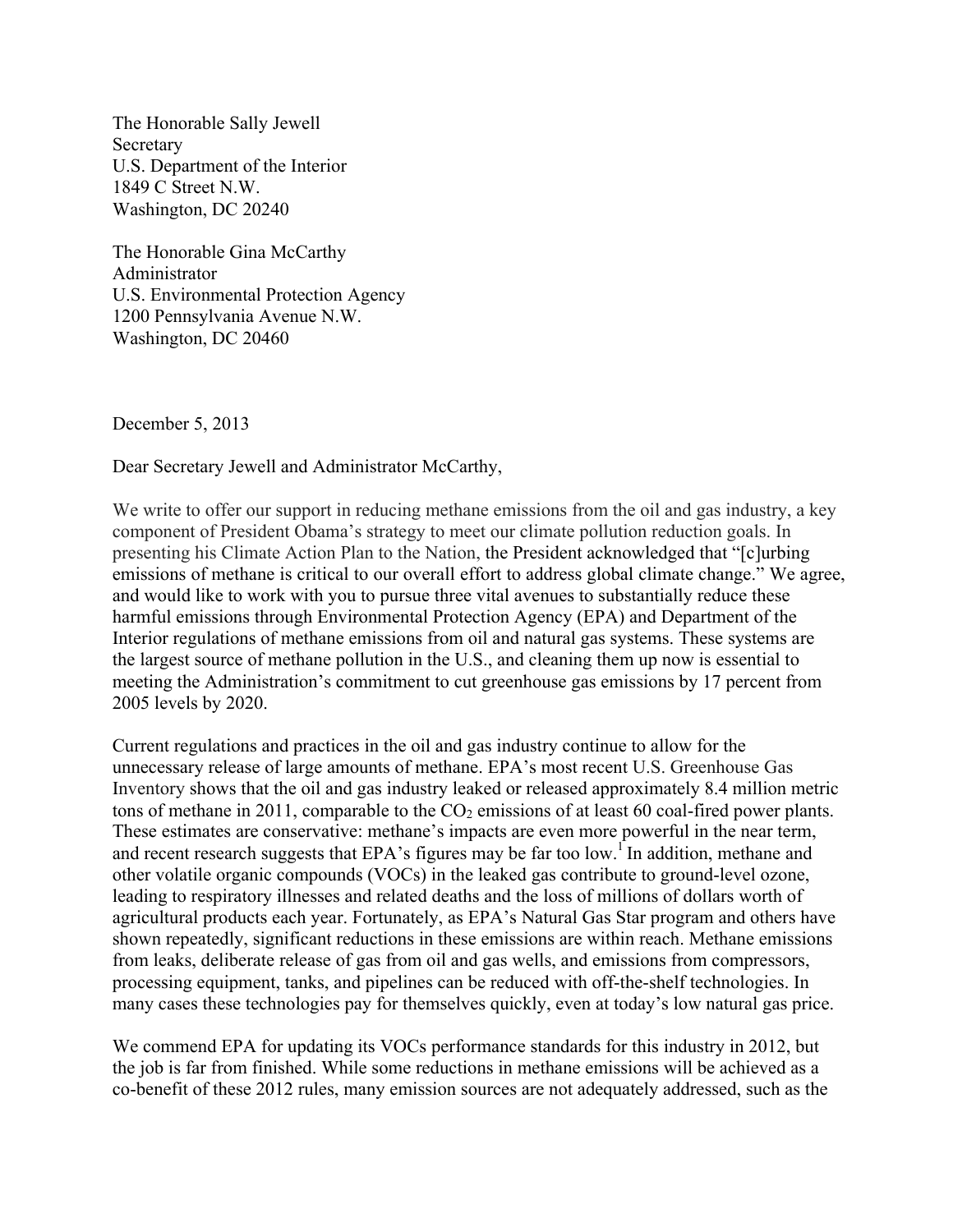vast network of equipment that was installed before those rules went into effect. EPA needs to take immediate steps to produce regulations to directly reduce methane pollution from new and existing equipment from this industry.

The Department of the Interior has 33-year-old policies that need updating to prevent unnecessary and wasteful methane pollution. We urge the Department to update its methane controls quickly. Leaking, venting, and flaring of methane from oil and gas sources is a large waste of a valuable energy resource, and the Mineral Leasing Act of 1920 requires the Bureau of Land Management to include provisions in its leases that ensure producers will "use all reasonable precautions to prevent waste of oil or gas developed...."<sup>2</sup> Reducing this waste would increase royalties paid to the government and reduce dangerous pollution.

Finally, although the Department of the Interior's Bureau of Ocean Energy Management (BOEM) is now responsible for controlling air pollution from offshore Arctic oil and gas sources, BOEM's current regulations were developed for the Gulf of Mexico. BOEM must develop rules specific to the challenging and fragile environment of the Arctic. Additionally, some of BOEM's current rules are 30 years out of date, even for the Gulf facilities they were meant to address. More than 17 billion cubic feet of gas is flared offshore.<sup>3</sup> That amount is equivalent to almost half of the total gas produced offshore in California. BOEM must modernize these regulations not only to reflect achievable emission controls, but also to recognize the very real differences between oil and gas operations in the Arctic and those in the Gulf of Mexico.

We look forward to supporting EPA and the Department of the Interior in their efforts to curb methane pollution from the oil and natural gas industries. Cleaning up methane emissions is a critical near-term step toward implementation of President Obama's new Climate Action Plan and continued U.S. leadership on climate protection and healthier air.

Sincerely,

*National Organizations* 

Katie Huffling, RN, MS, CNM, Director of Programs Alliance of Nurses for Healthy Environments

Susan Arnold, Vice President for Conservation Appalachian Mountain Club

Annie Sartor, Policy and Campaigns Coordinator Breast Cancer Action

Ron White, Director of Regulatory Policy Center for Effective Government

Sue Chiang, MPH, MPP, Pollution Prevention Co-Director Center for Environmental Health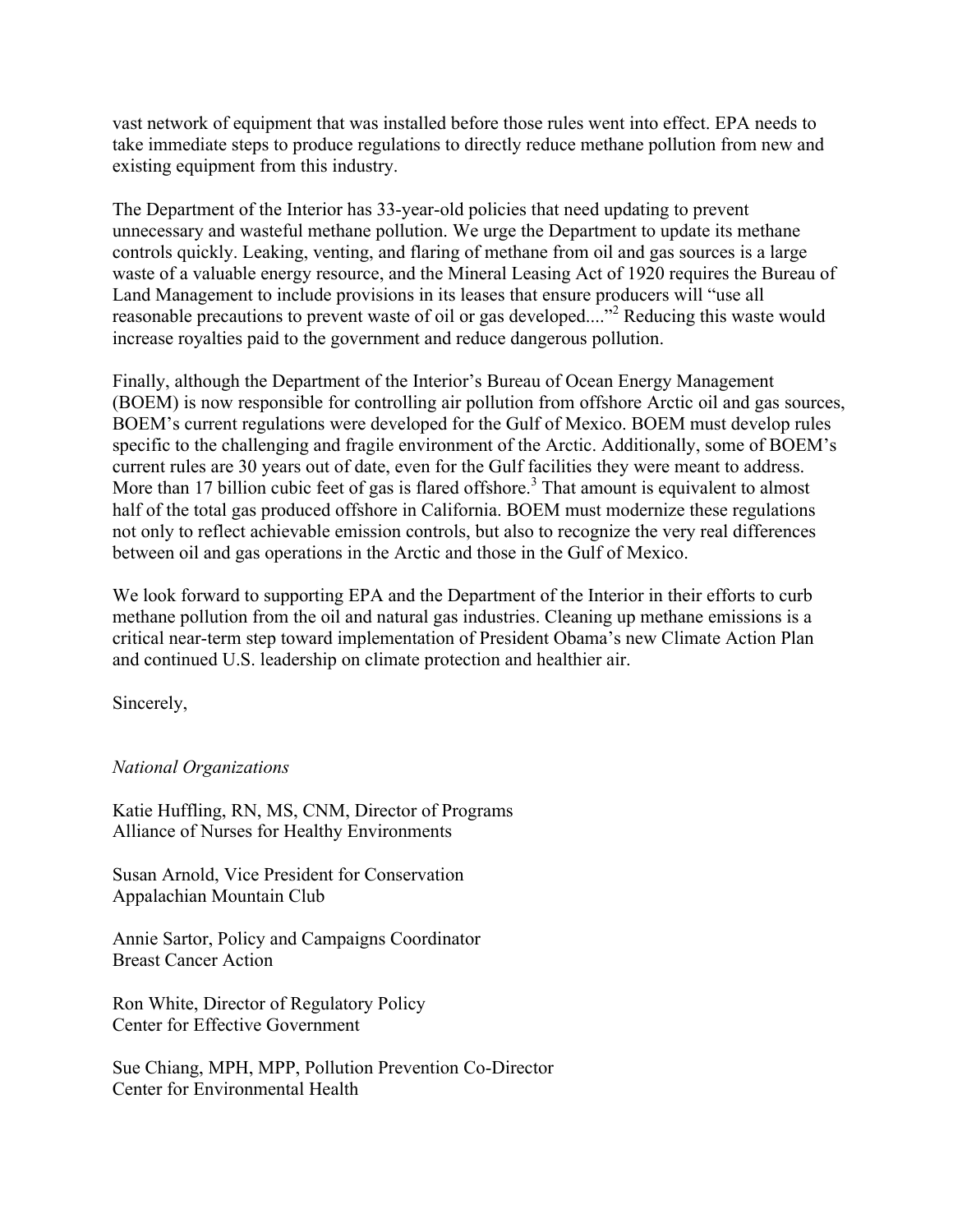Lois Gibbs, Executive Director Center for Health, Environment & Justice

Conrad Schneider, Advocacy Director Clean Air Task Force

Lynn Thorp, National Campaigns Director Clean Water Action

Harriet Shugarman, Executive Director Climate Mama

Kassie Siegel, Director Climate Law Institute Center for Biological Diversity

John Kassel, President Conservation Law Foundation

Kathleen Rogers, President Earth Day Network

Marty Hayden, Vice President of Policy and Legislation Earthjustice

Lauren Pagel, Policy Director **Earthworks** 

Bruce Gordon, Executive Director EcoFlight

Carol F. Kwiatkowski, PhD, Executive Director The Endocrine Disruption Exchange

Anna Aurilio, Director Washington, DC Office Environment America

Carol Werner, Executive Director Environmental and Energy Study Institute

Elizabeth Thompson, President Environmental Defense Action Fund

Jennifer L. Cassel, Staff Attorney The Environmental Law & Policy Center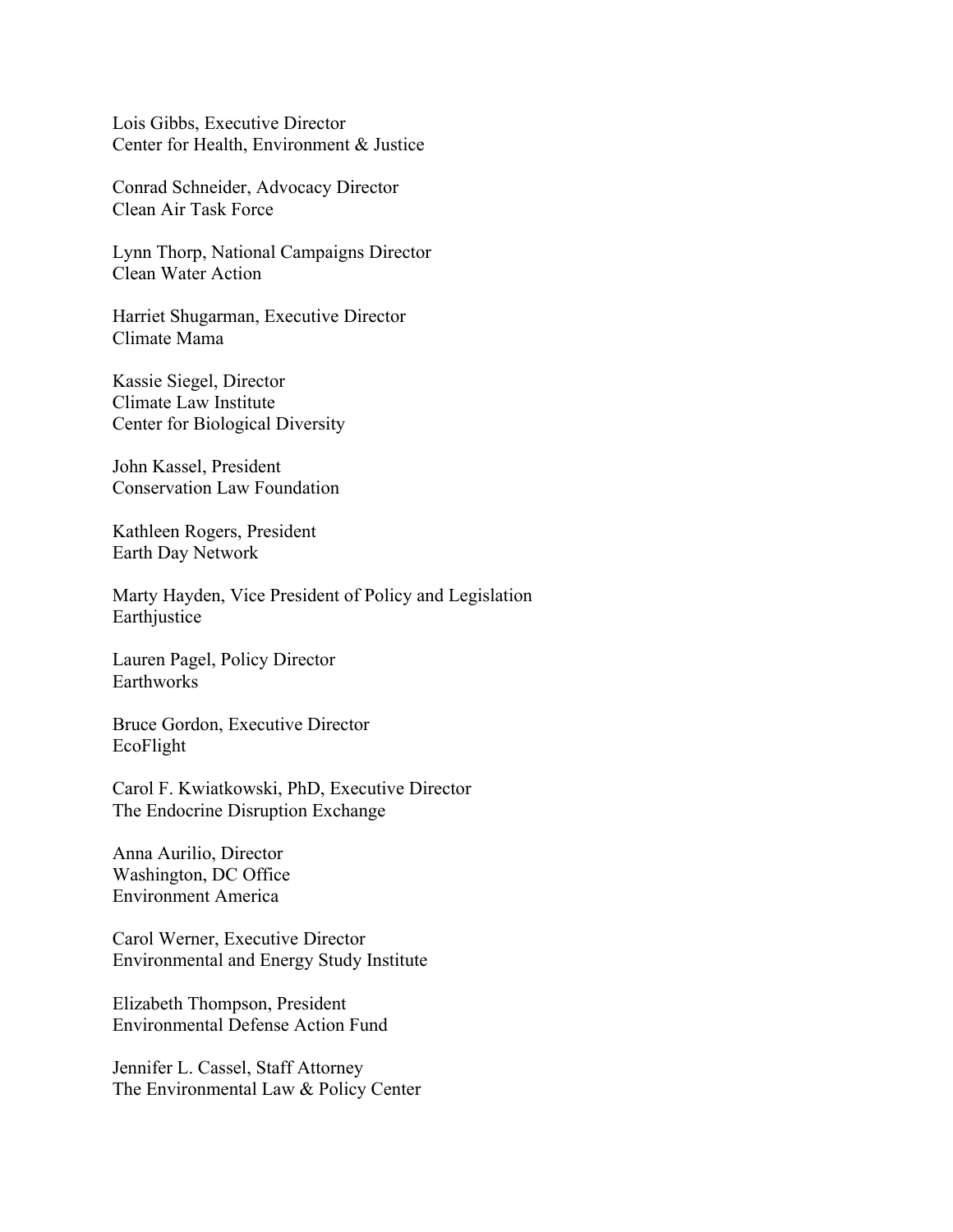Heather White, Executive Director Environmental Working Group

Tom Goldtooth, Executive Director Indigenous Environmental Network

Susan Stephenson, Executive Director The Regeneration Project Interfaith Power & Light

Valerie Serrels, Director Kids vs. Global Warming

Tiernan Sittenfeld, Senior Vice President, Government Affairs League of Conservation Voters

Dominique Browning, Co-Founder and Senior Director Moms Clean Air Force

Mark Wenzler, Vice President, Landscape Conservation Program National Parks Conservation Association

Jim Lyon, Vice President for Conservation Policy National Wildlife Federation

David Doniger, Policy Director, Climate & Clean Air Program Natural Resources Defense Council

Seth B. Shonkoff, PhD MPH, Executive Director Physicians, Scientists, & Engineers for Healthy Energy

Daniel R. Patterson, Ecologist and Southwest Director Public Employees for Environmental Responsibility

Deborah J. Nardone, Director Beyond Natural Gas Campaign Sierra Club

Jeremy Nichols, Climate & Energy Program Director WildEarth Guardians

David Alberswerth, Senior Policy Advisor The Wilderness Society

Erin Thompson Switalksi, Executive Director Women's Voices for the Earth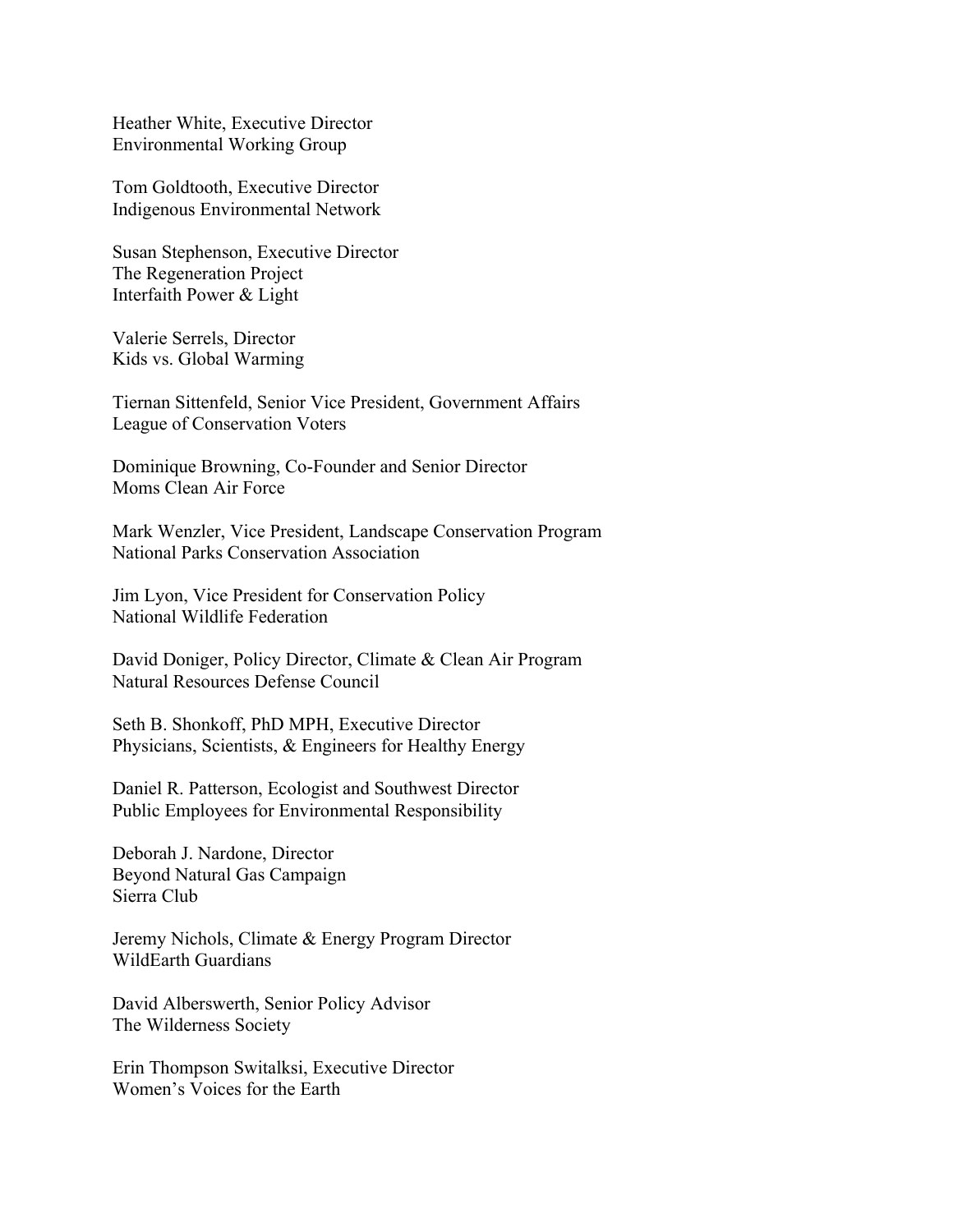## *Regional, State, and Local Organizations*

Pamela Miller, Executive Director Alaska Community Action on Toxics

Kristen Miller, Government Affairs Director Alaska Wilderness League

Tom Cormons, Executive Director Appalachian Voices

Oscar Simpson, Public Lands / Legislative Chair Backcountry Horsemen of New Mexico

Karin Feridun, Founder Berks Gas Truth

Rebecca Roter, Chairperson Breathe Easy Susquehanna County

Mike Painter, Coordinator Californians for Western Wildness

Jill Wiener Catskill Citizens for Safe Energy

Wes Gillingham, Program Director Catskill Mountainkeeper

John White, Executive Director Center for Energy Efficiency and Renewable Technologies

Matia Vanderbilt, Co-founder / Board Member Citizen Shale

Paul Ferrazzi, Executive Director Citizens Coalition for a Safe Community

Jim Ramey, Director Citizens for a Healthy Community

Ted Glick, National Campaign Coordinator Chesapeake Climate Action Center

Barbara Warren, Executive Director Citizens' Environmental Coalition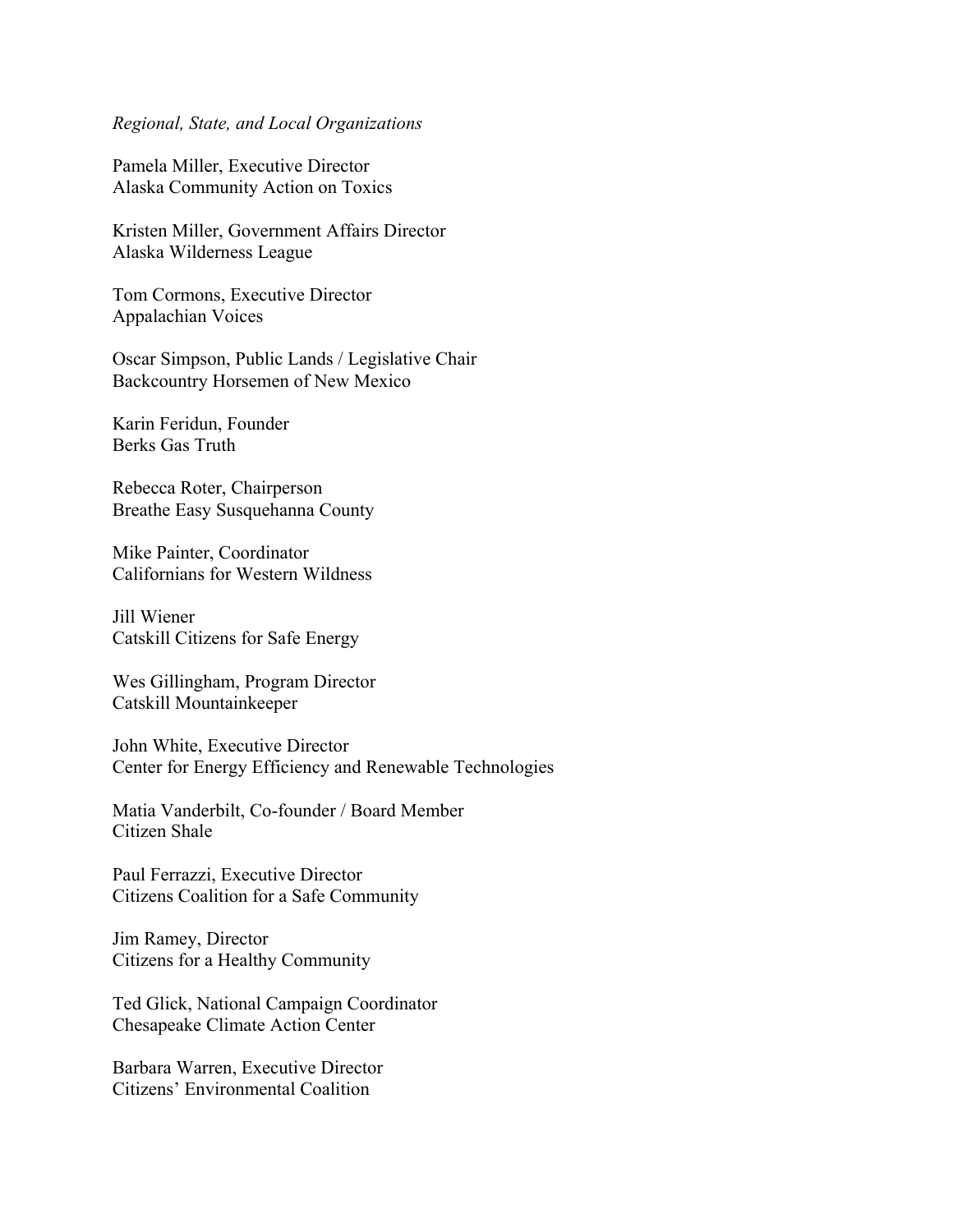June Blotnick, Executive Director Clean Air Carolina

Joseph Otis Minott, Esq., Executive Director Clean Air Council

Josh McNeil, Director Conservation Voters of Pennsylvania

Ben Shavelson, Cook Inletkeeper Cook Inletkeeper

Theodora Bird Bear, Oil and Gas Task Force Chair Dakota Resource Council

Maya van Rossum, the Delaware Riverkeeper Delaware Riverkeeper Network

Sanders Moore, Director Environment New Mexico

Nancy Schietzelt, President of the Board of Directors Environmental Defenders of McHenry County, Illinois

Gary Graham Hughes, Executive Director Environmental Protection Information Center

Judy Braiman, President Empire State Consumer Project

Taylor McKinnon, Director of Energy Grand Canyon Trust

Shelley Silbert, Executive Director Great Old Broads for Wilderness

Joe Osborne, Legal Director Group Against Smog and Pollution

Elizabeth Crowe, Executive Director Kentucky Environmental Foundation

Kimberly Baker, Executive Director Klamath Forest Alliance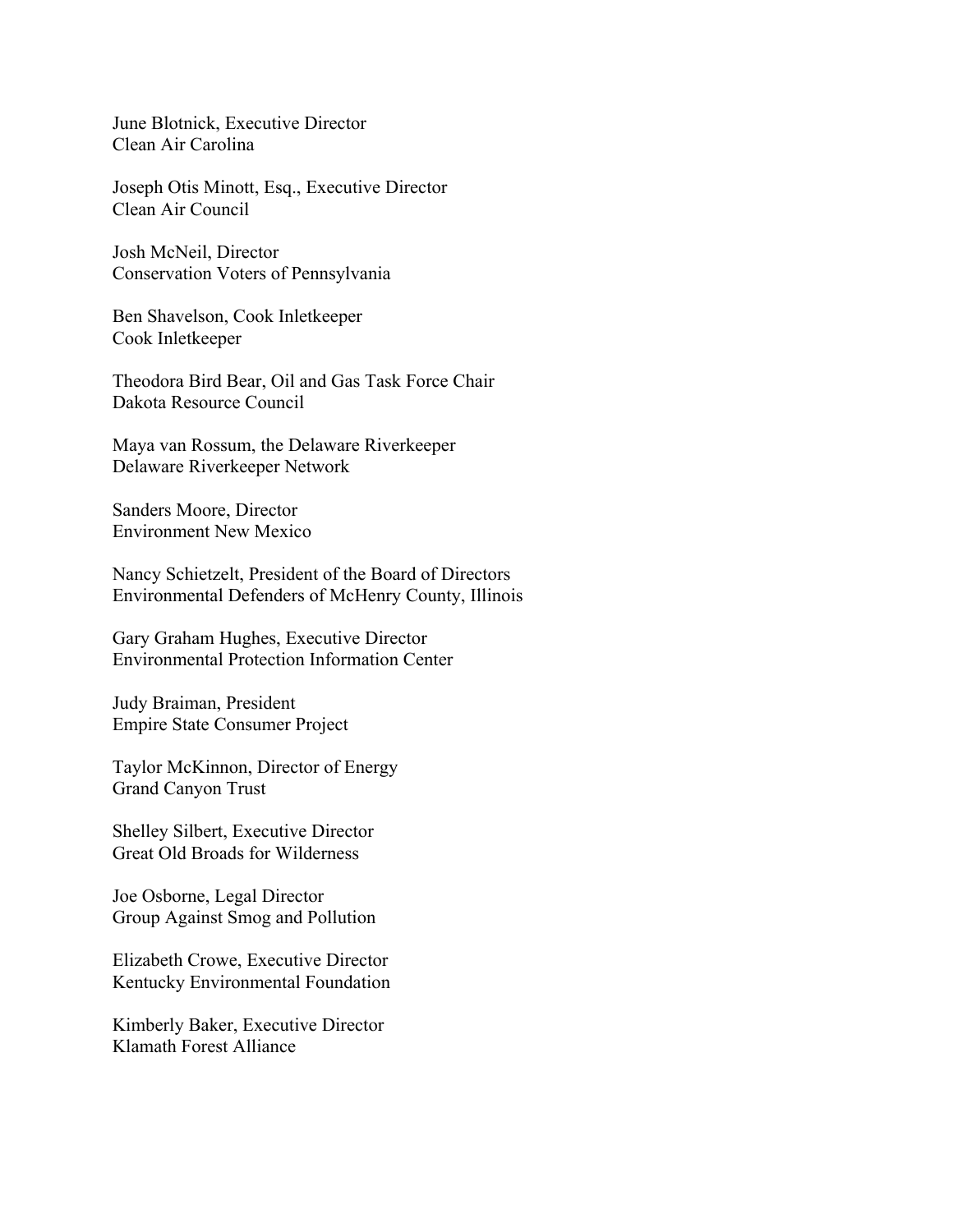Julie Ann Edgar, Organizer Lehigh Valley Gas Truth

Jim Kuyper, Executive Director Los Padres ForestWatch

Rebecca Cheatham, Manager Medical Advocates for Healthy Air

Jim Jensen, Executive Director Montana Environmental Information Center

Dorothy Felix, President Mossville Environmental Action Now

Melinda Hughes-Wert, President Nature Abounds

Jim Warren, Executive Director NC WARN

Joan Brown, osf, Executive Director New Mexico Interfaith Power and Light

Oscar Simpson, Chair New Mexico Sportsmen

Erik VanderBeek, Oil and Gas Task Force Chair Northern Plains Resource Council

Mark Riskedahl, Executive Director Northwest Environmental Defense Center

Adam Garber, Field Director PennEnvironment

Christine E. Simeone, Director Energy Center PennFuture

Teresa Méndez-Quigley, MSW, LSW, Director, Environmental Health Programs Physicians for Social Responsibility Philadelphia

Gillian Malone, Chair Powder River Basin Resource Council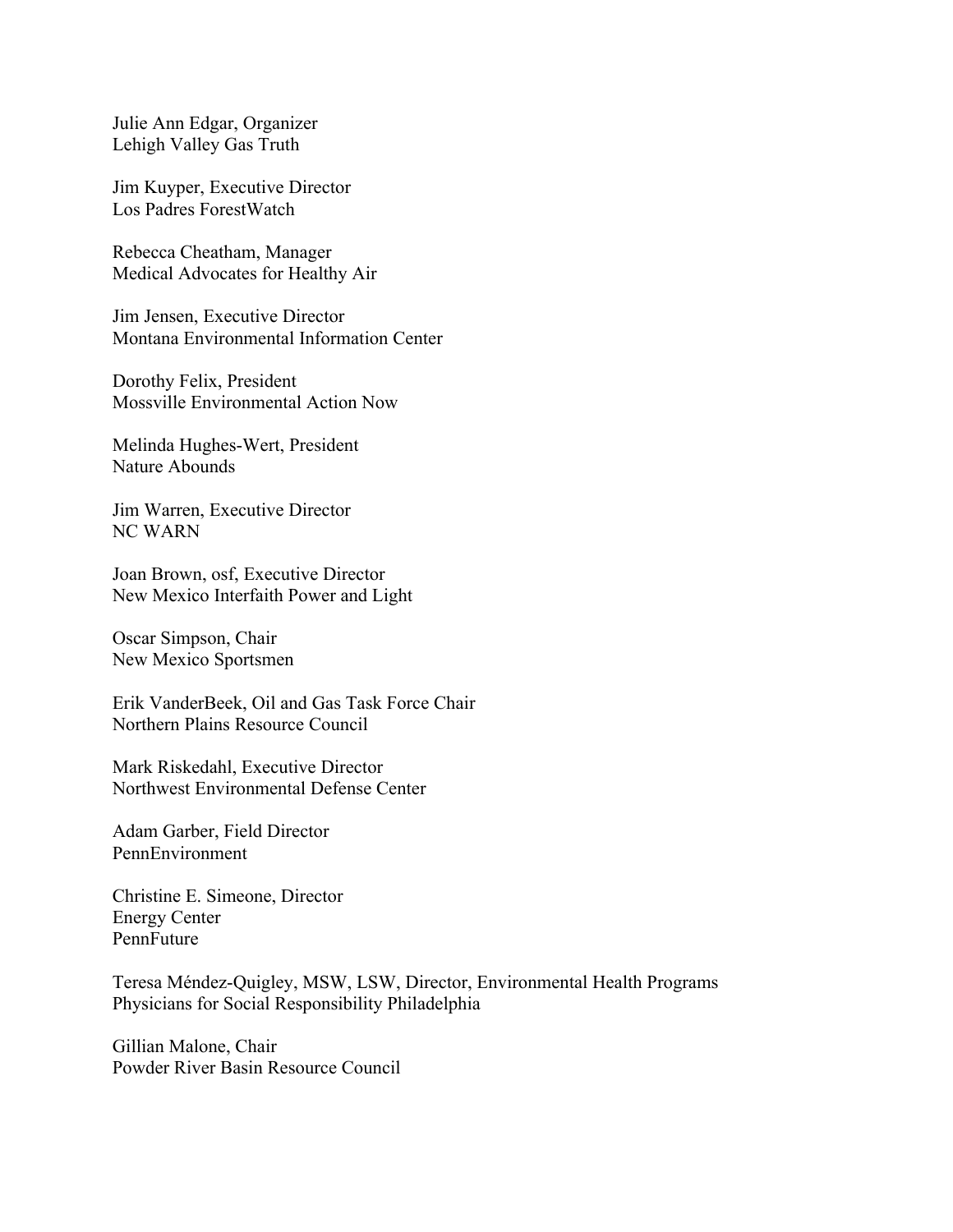Tom Smith, Texas Director Public Citizen of Texas

Dan Randolph, Executive Director San Juan Citizens Alliance

Anne Blair, Clean Fuels and Bioenergy Director Southern Alliance for Clean Energy

Steve Bloch, Legal Director Southern Utah Wilderness Alliance

Sarah Wright, Executive Director Utah Clean Energy

Erik Schlenker-Goodrich, Executive Director Western Environmental Law Center

Donald Nelson, Oil and Gas Campaign Team Chair Western Organization of Resource Councils

John Nielsen, Interim President Western Resource Advocates

Will Roush, Conservation Advocate Wilderness Workshop

Bruce Pendery, Chief Legal Counsel Wyoming Outdoor Council